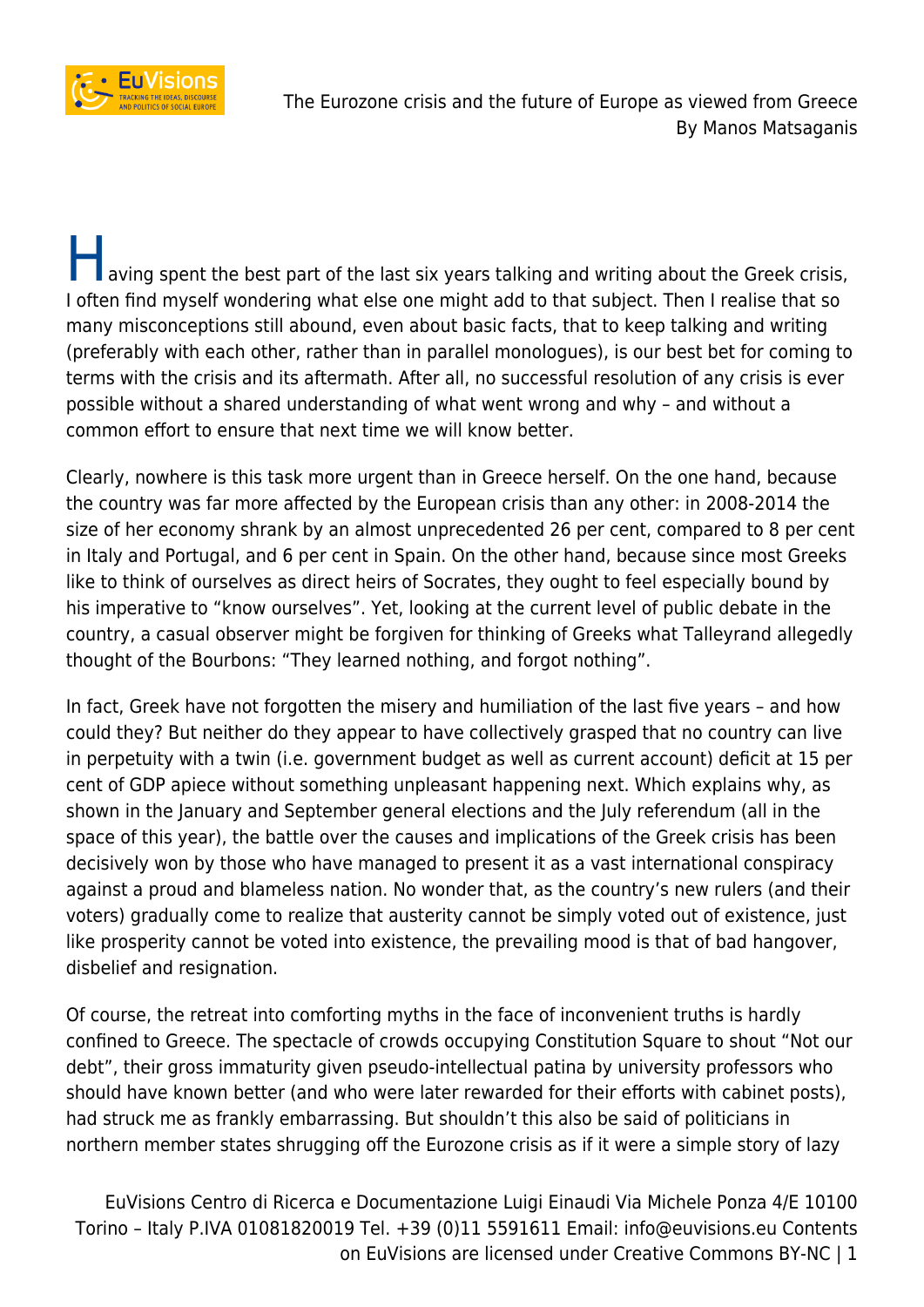

and corrupt southerners living beyond their means? As if it were possible to have, in [Kenneth](https://global.oup.com/academic/product/states-debt-and-power-9780198714071?cc=it&lang=en&) [Dyson's words](https://global.oup.com/academic/product/states-debt-and-power-9780198714071?cc=it&lang=en&), "feckless debtors" without "reckless creditors".

> Grexit would merely set in motion the deadly spiral of economic decline: i.e. devaluation leading to inflation leading to erosion of real wages leading to lower living standards for all. The kind of thing we thought we had left behind for good when joining the Euro

Be that as it may: faced with the dilemma of whether to acknowledge, and explain to their voters, that the European rescue of Greece was also, if not primarily, the rescue of overexposed French and German banks by European taxpayers, politicians in creditor countries who should have known better consciously chose to keep quiet about that, and take instead the path of least resistance, reverting to the same tired (but so effective) clichés.

### **Words matter**

Does any of this matter? I think it does. Words matter: when they are uttered by influential politicians and opinion makers, [they shape public perceptions;](https://www.uclouvain.be/cps/ucl/doc/etes/documents/2015.Justifying_Europe_final.pdf) and when these perceptions become entrenched, they act as powerful constraints on politicians' room for manoeuvre.

Looking back in order to look ahead: recognising past failures is painful, but also essential – if, that is, the deeper causes of the current crisis are to be addressed, systemic imbalances tackled, the costs of adjustment more broadly and fairly allocated, in the event of another crisis – perhaps inevitable, but hopefully less devastating.

My fellow economists, as we all now, have not been of great help in predicting the Great Recession, nor in preventing the Eurozone crisis – to put it very mildly. With the benefit of hindsight, many in the profession now accept that mainstream economics underestimated the destructive tendencies of unregulated finance. Closer to home, much damage has been done by ordoliberalism in Germany and elsewhere, with its narrow focus on fiscal deficits, its unshakeable faith on the magical properties of austerity, and its fixation on "beggar-thyneighbour" competitiveness. The ordoliberal toolkit has brought benefits to certain national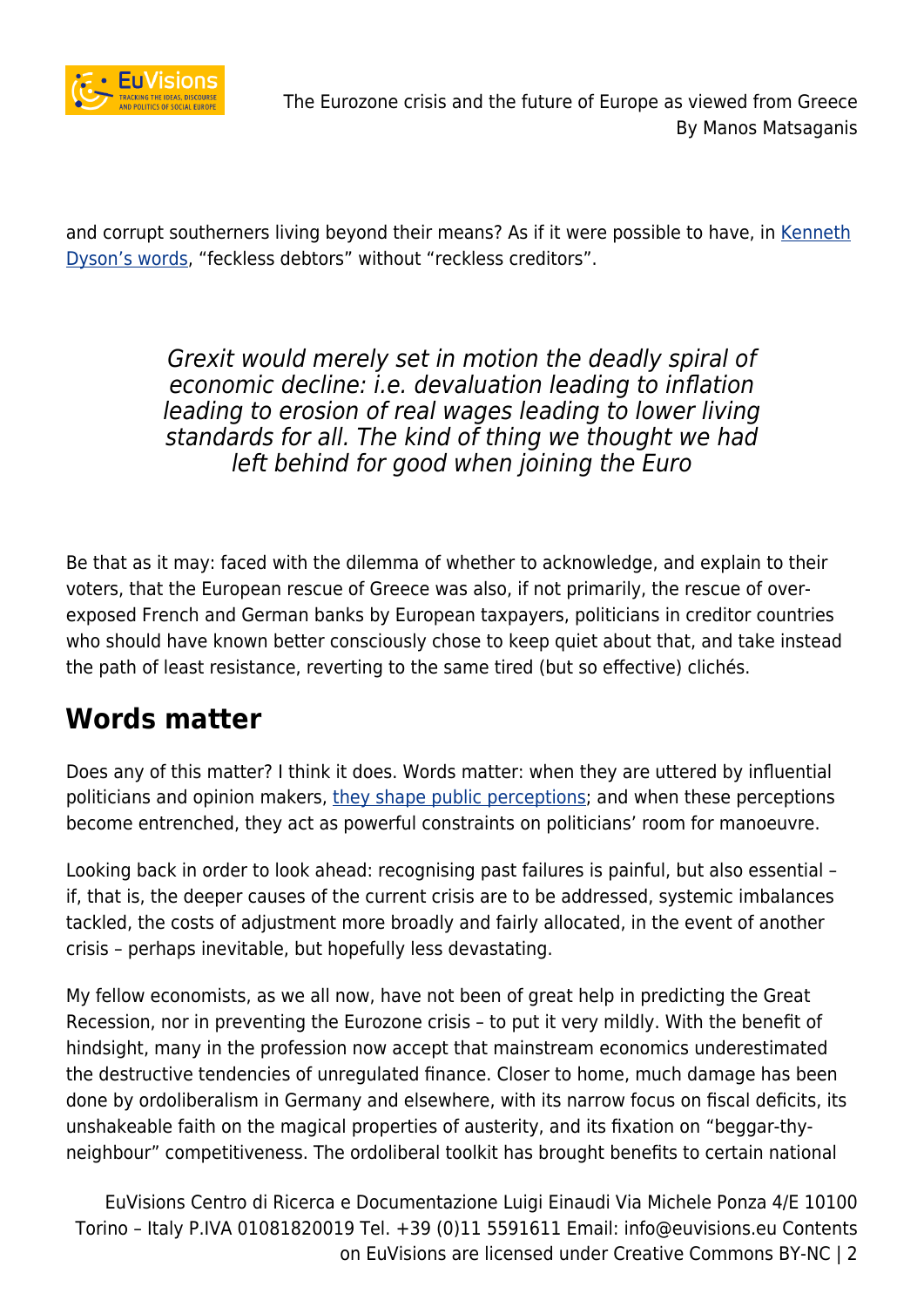

economies – this much is true. But it has at the same time undermined European recovery.

Yet, the response to ordoliberalism has often been equally misguided. Take for instance the celebrated cases of Nobel laureates loseph Stiglitz and [Paul Krugman](http://www.nytimes.com/2015/06/29/opinion/paul-krugman-greece-over-the-brink.html?_r=0) urging last summer the Greek government to exit the Euro and default. As even Mr Tsipras eventually came to realize, their advice, if heeded, would have had disastrous consequences. Reflating the economy via counter-cyclical demand management (i.e. an expansionary fiscal and incomes policy) might be a good way to engineer recovery in Europe. But as a recipe for Greece, following Grexit, it would merely set in motion the deadly spiral of economic decline: i.e. devaluation leading to inflation leading to erosion of real wages leading to lower living standards for all. The kind of thing we thought we had left behind for good when joining the Euro.

And this is the best scenario; the worst being the effective end of Greece's ambition to be a European country for the foreseeable future, with all the implications this would have for Greek democracy in a context of economic decline and geopolitical anxiety. The fact that, after five long and miserable years of extreme austerity, closely associated in people's minds with EU policies, support for the Euro within Greece [1] remains at around 70 per cent, is a strong hint that ordinary Greeks intuitively understand the costs of Grexit better than most.

By the way, the sudden popularity of Keynesianism in Greece has always looked suspect to me. Yes: counter-cyclical demand management, an essential ingredient of the Keynesian economic doctrine, requiring an expansionary fiscal stance (higher spending and/or lower taxes), is often the appropriate response to a temporary downturn. But, by the same token, a restrictive fiscal stance (higher taxes and/or lower spending) is what counter-cyclical policy would imply during a boom. Not a trace of that in Greece, pre-crisis: amidst the euphoria of credit-driven prosperity, latter-day Keynesians were conspicuous by their absence.

At any rate, recent contributions by economists have changed the intellectual climate, and may even prove instrumental in bringing about a shift in policy as well, which is why they deserve the attention of a broader audience.

# **Shifts in Policy**

Some have come out over the last few days. On 17 November, a [team of IMF economists](https://www.imf.org/external/pubs/ft/sdn/2015/sdn1522.pdf) explained why internal devaluation, i.e. "a boost to competitiveness not through an (external) devaluation of the currency but by internal means, such as wage cuts or wage moderation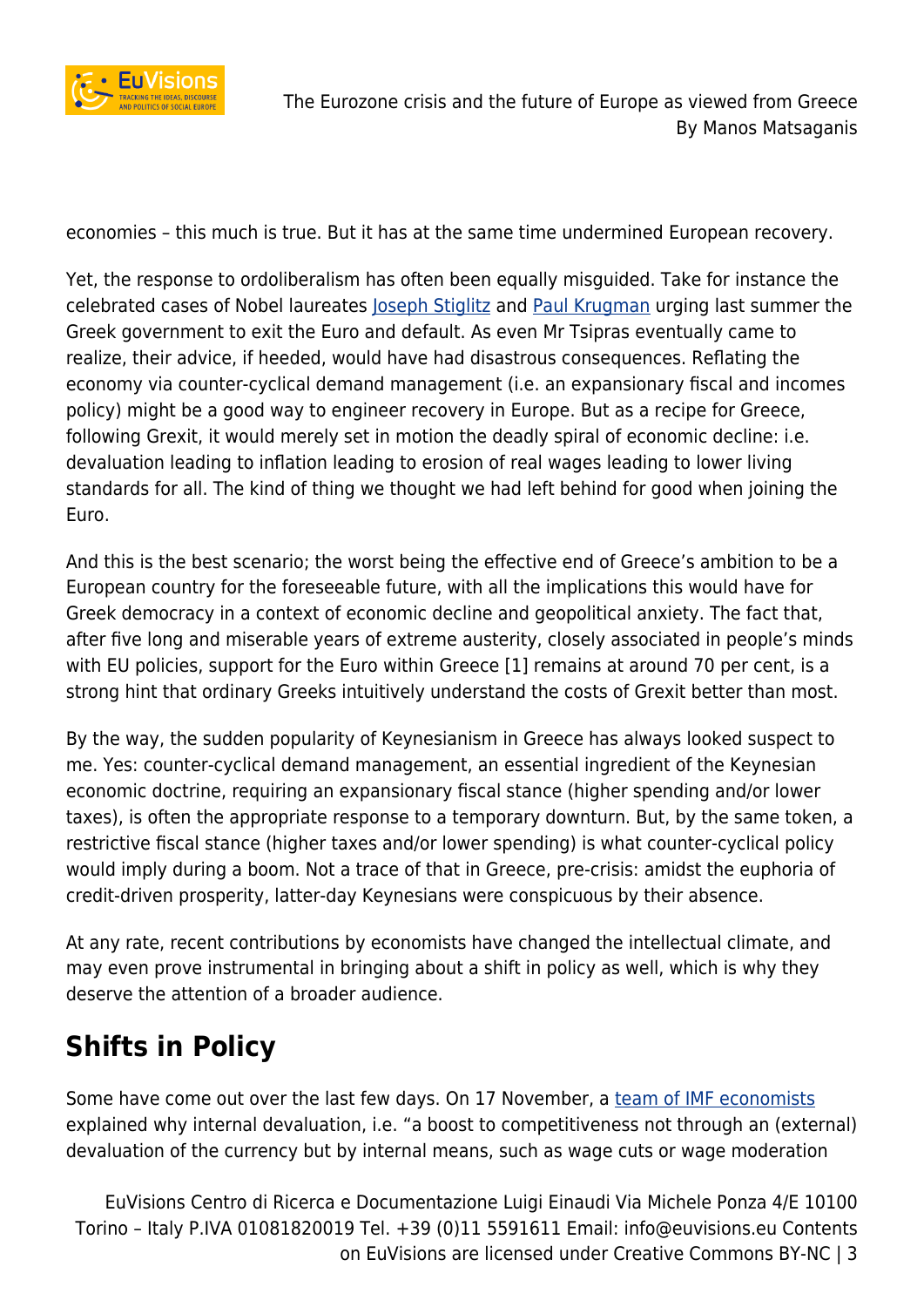

[...] can only work well if supported by accommodative monetary policies. In the absence of such policies, wage moderation does not deliver much of a boost to output in the countries that are undertaking it, and also ends up lowering output in the Euro area as a whole". Given that it was the IMF itself that, as part of the Troika, had urged internal devaluation upon Greece (via measures such as the 22 per cent cut in the nominal rate of minimum wages in February 2012), the statement had the flavour of an explicit departure from, if not disavowal of, an earlier position [2].

On 20 November, "a dozen leading economists from across the spectrum" published a [consensus narrative report](http://www.voxeu.org/article/ez-crisis-consensus-narrative), explaining that the main imbalances in the Eurozone were not fiscal but macroeconomic: as a matter of fact, all five GIIPS ran (sometimes large) current account deficits pre-crisis, while budget deficits were an issue only in Greece (and, to a far lesser extent, Portugal).

As the authors pointed out, the underlying causes of the Eurozone crisis were: first, "Policy failures that allowed [fiscal and, especially, macroeconomic] imbalances to get so large"; second, "Lack of institutions to absorb shocks at the EZ level; and third, "Failings in real-time crisis mismanagement". On the latter:

"It is worth breaking down this failure into three parts: Conceptual failures made it hard for EZ leaders to understand the consequences of their actions and inaction. In many ways, EZ policymakers developed their instincts when they were running small open economies. The Eurozone, as a large closed economy, requires quite a different mind-set. […] Political "conflicts of interest" hindered collective action. By 2007, banks in EZ core nations were heavily invested in the debt of periphery nations. This inhibited some natural solutions, such as the writing down of Greek government debt in the early days of the Crisis […] Ill-adapted decision-making procedures produced half-measures that tended to fix short-run problems at the cost of stoking contagion."

On 22 November, [two Greek economists](http://www.voxeu.org/article/challenge-trade-adjustment-greece) teaching at Yale and London respectively, wrote a piece shifting attention to export under-performance as a neglected cause of the duration and depth of the recession in Greece (exports actually declined over much of the period). They also suggested that the focus of structural reforms was, at the very least, one-sided: while "labour markets have adjusted to the new economic environment, product markets have not adjusted, hindering the recovery of competitiveness".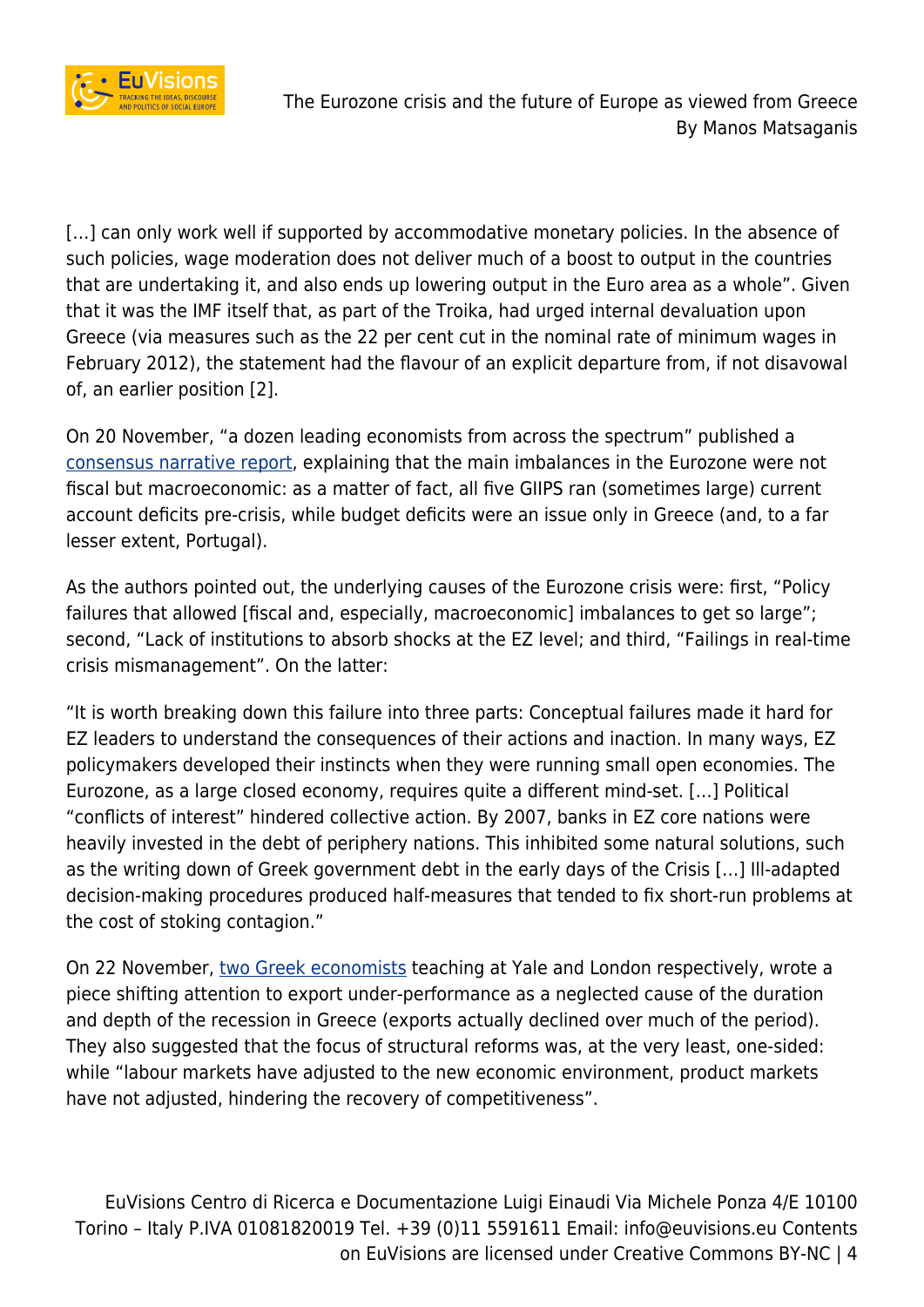

#### Having a fiscal stabilizer in place when a region or a sector of the European economy is hit by an asymmetric shock is a sound idea, irrespective of who benefits

Structural reforms that were wrongly timed, or outright wrong, feature large in a [discussion](http://cep.lse.ac.uk/pubs/download/dp1384.pdf) [paper](http://cep.lse.ac.uk/pubs/download/dp1384.pdf) published last week by the Centre for Economic Performance at LSE. The paper's authors, Tito Boeri and Juan Francisco Jimeno, long-standing advocates of policies to tackle labour market segmentation in Italy and Spain, are highly critical of the reforms actually imposed on peripheral countries by European institutions (including the ECB), on the grounds that:

"Reforms were implemented: Under a pro-cyclical fiscal policy due to an ill-designed EU policy coordination framework; Giving too much weight to measures that promote wage moderation, implement reductions in severance pay, and increase the retirement age in the midst of a major recession; Ignoring other, potentially productivity-enhancing reforms, such as those eliminating contractual dualism; Not encouraging adjustment along the intensive margin via short-term work, working time accounts, and plant-level agreements; Not using actuarial reductions to pensions as a sustainable way to reduce labour market slack."

#### While the "consensus narrative" is correct, it neglects the role of Germany, by far the largest member state, and its contribution to the imbalances in the years preceding the Crisis

Rather than the kind of "negative conditionality" pursued over the last few years, the authors recommend the EU pursue "reforms under positive conditionality" A good example of that would be the introduction of a European Unemployment Insurance Programme.

True, social insurance is best introduced when times are good, when the "veil of ignorance" of who might in future benefit from its provisions encourages all to contribute. Too late for that now: with the veil of ignorance partially removed as a result of the Eurozone crisis, an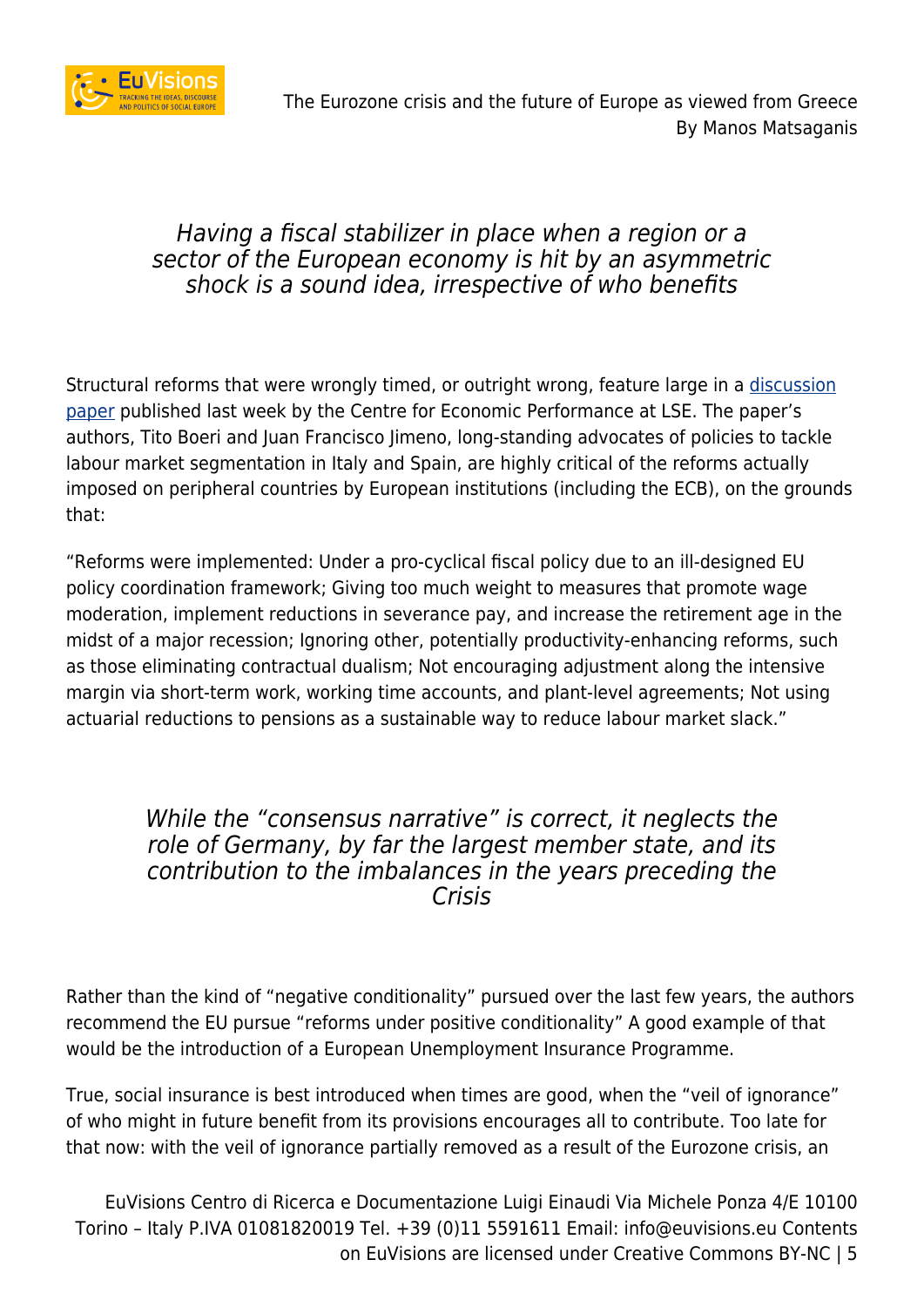

EU-funded European Unemployment Insurance programme looks suspiciously like a Trojan horse for permanent fiscal transfers to Greece or Spain. But this need not be so: having a fiscal stabilizer in place when a region or a sector of the European economy is hit by an asymmetric shock is a sound idea, irrespective of who benefits. And – who knows? When China starts importing fewer goods manufactured in Germany, it could be workers in the Ruhrgebiet who suddenly become beneficiaries from such a programme.

On a related topic, in [an article](http://www.voxeu.org/article/german-wage-moderation-and-ez-crisis) published on 30 November, Peter Bofinger, a dissenting voice among German economists, argued that flat wages in his country actually exacerbated the structural imbalances at the roots of the Eurozone crisis:

"While the 'consensus narrative' is correct, it is also incomplete. With its focus on the deficit countries, it neglects the role of Germany, by far the largest member state, and its contribution to the imbalances in the years preceding the Crisis. A narrative that does not account for the effects of the German wage moderation is incomplete."

> What is at stake is our capacity to build a European economy that is dynamic as well as sustainable, whose success rests on complementarities between national economies not mutually destructive competitiveness

According to Bofinger, the zero growth of real wages in Germany (with unit labour costs in manufacturing declining by 9 per cent in 1999-2008) exacerbated the macroeconomic imbalances of the Eurozone in a variety of ways: first, it caused stagnation in German domestic demand, which had a negative impact on the German demand for goods and services from the rest of EZ; second, it improved the price competitiveness of Germany gradually which led to a deterioration of the bilateral current account of the rest of the EZ; third, it complicated ECB efforts pre-crisis to bring inflation across the Eurozone closer to the 2 per cent target; and fourth, it caused higher profits in the corporate sector, which led to a higher saving rate of this sector (the household saving rate in Germany has been more or less constant since 1999.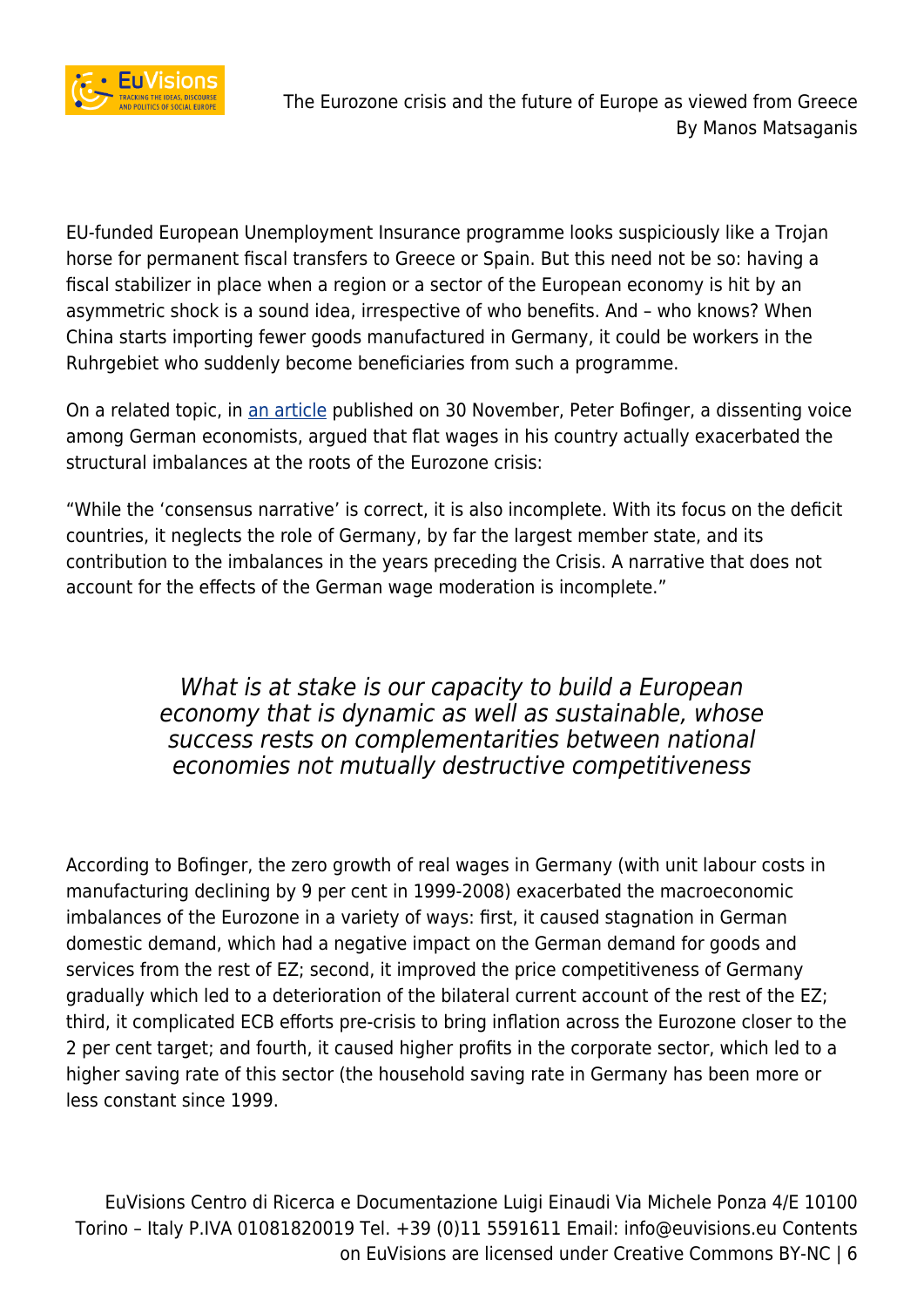

## **Complementarities and comparative advantages**

Where does all that leave us? In my view, to a more nuanced view of what went wrong in the run-up to, and the handling of, the Eurozone crisis; to a better understanding of the complex interactions at work; and to a glimpse of what needs to be done.

Make no mistake. What is at stake is not the creation of a transfer union to compensate member states like Greece, deemed to be inherently incapable of being "competitive": such a union would not only be unrealistic in view of political realities in core countries, but also utterly humiliating in recipient countries themselves. What is at stake is our capacity to build a European economy that is dynamic as well as sustainable, whose success rests on complementarities between national economies not mutually destructive competitiveness.

Viewed from this angle, the assertion that "Greece will never be competitive", quite popular in Germany and elsewhere, calls for a different response than Grexit, or the dismantling of the Eurozone tout court. Granted, Greek firms are rather unlikely to duplicate, let alone outperform, the successes of the German (or, for that matter, French or Italian) motor car industry. The crucial question is what Greece's comparative advantages might be, how the country's productive capacities can be upgraded (as these ultimately determine any nation's living standards), and what Europe can do to help. The answer to that goes far beyond the usual call to "relax austerity": it includes policies to improve institutions, modernize public administration, reform welfare, and invest in education – with the aim of helping Greece stop being a drag on Europe's common resources, and win its place as a small but integral component of a dynamic and sustainable European economy.

## **Putting the "E" back into EMU**

Helping Greece and other peripheral member states to upgrade their productive capacities is not part of the EU agenda, but would be perfectly in line with the structural changes many in Europe have for a long time identified as absolutely crucial for the completion of monetary union: closer co-ordination of economic policies across the Eurozone (putting, as it were, the "E" back to "EMU"); a larger EU budget to allow for fiscal stabilization in the event of asymmetric shocks; a Fed-style mandate for the ECB (adding employment growth to price stability as its key objectives). Less than a full fiscal union, let alone a federal state, to be sure – but a significant improvement on current arrangements all the same.

No prizes, then, for guessing where I stand relative to recent calls, by [Wolfgang Streeck](https://newleftreview.org/II/95/wolfgang-streeck-why-the-euro-divides-europe)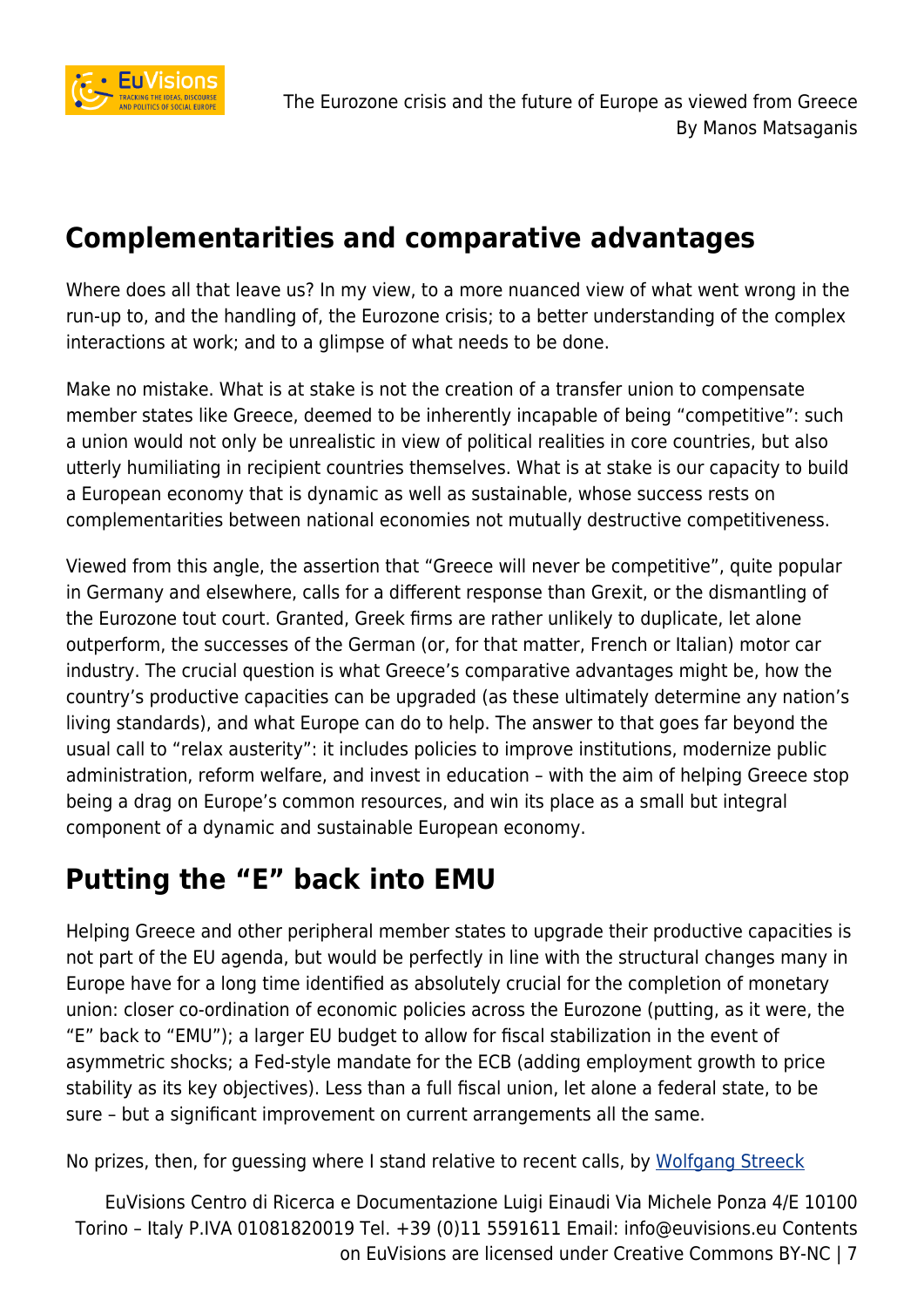

among others, to dismantle the monetary union. Even though he argues his case with the elegance and erudition for which he is rightly renowned, I am not terribly persuaded by his conclusion – nor am I much reassured by his belief that Europe is more than the common currency, and hence is bound to survive its demise. Even if, for the sake of argument, we accepted that creating the Euro was a mistake, there is such a thing as momentum: should the Eurozone unravel, Europe would not return to 1999, but go back a lot more. Perhaps not all the way to 1939, but certainly back enough to reverse decades of progress towards ever closer union, which was our founding fathers' way to put an end to the European civil war 1914-1945.

As for Greeks, having lived the first three quarters of last century either at war or under an authoritarian government (or both), they may be forgiven for showing little enthusiasm for the attractions of Grexit. In spite of Mr Schäuble's and Mr Varoufakis's valiant efforts, and notwithstanding five years of harsh austerity, an overwhelming majority of Greeks continue to support the Euro. This hardly makes sense at all, except as a reflection of their longing to share in the European dream of peace, stability and prosperity for all.

It is high time others in Europe and beyond acknowledged this, and stopped wondering why their advice for Greece to commit suicide is not so gratefully received by those actually living in the country.

[1] Interestingly, according to the results of Standard Eurobarometer (Spring 2015), support for the Euro was higher in those member states most affected by the Eurozone crisis (Greece 69 per cent, Italy 59 per cent, Portugal 62 per cent, Spain 61 per cent, Ireland 79 per cent) than in the EU as a whole (57 per cent).

[2] For a similar retraction of another pillar of IMF advice to countries hit by the Eurozone crisis, see Blanchard O. & Leigh D., ["Growth forecast errors and fiscal multipliers"](https://www.imf.org/external/pubs/cat/longres.aspx?sk=40200.0), IMF Working Paper 13/1, 2013.